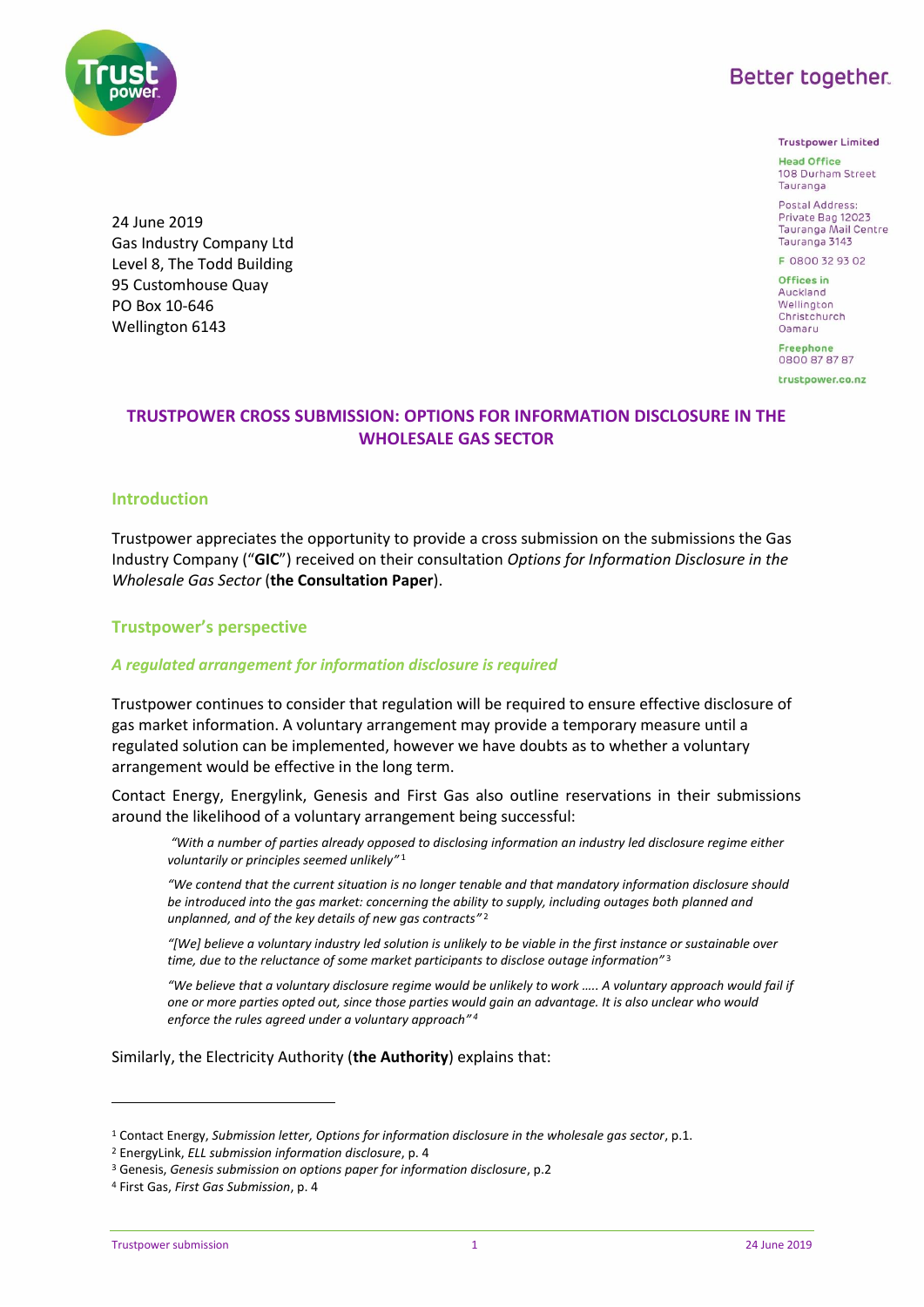

*"Voluntary arrangements are unlikely to achieve the required and timely level of impact, and so may perpetuate uncertainty in the market. Voluntary disclosure provides the potential for swift and low cost implementation and therefore early benefits realization, but our experience is parties won't disclose when they have the incentive to so, or their incentives are to withhold information. This is why we recommend a regulated approach" 5*

We note that First Gas also has similar views around the short-term role of a voluntary arrangement:

*"First Gas is concerned with the timeframe required to bring in a regulated option, as amendments are required to the Gas Act. If the timeframe cannot be shortened, we would encourage the GIC to develop and implement a voluntary prescriptive option that would align with the proposed regulated option. This would provide industry participants with time to identify how they can meet the information requirements. The GIC could also monitor and report on the uptake of the option, placing pressure on industry participants to seek to partake." 6*

We query OMV's position, who in contrast to the above believes that "*the gas industry has generally shown a positive approach towards voluntary arrangements*".<sup>7</sup> As we have noted on previous occasions, including in our open letter to the GIC in late 2017, we do not consider industry agreement processes have been effective in the gas industry.

OMV, along with many others, have been part of the Gas Transmission Access Code (**GTAC**) work stream which has been in progress since 2016. The GTAC processes have now been largely completed and yet we note there are still a number of involved parties who have dissenting view. Indeed, at the final stage of the GTAC assessment, Greymouth Gas outlined that the "…*GTAC is*  materially worse...<sup>"8</sup> than the status quo. Further, the broader discussions by industry around how to ensure transmission pipelines can be accessed on reasonable terms began back in 2007.

This experience suggests that voluntary arrangements are unlikely to provide a quick and effective solution to the issues around information asymmetry. We also note that there are strong incentives for some participants to maintain opaqueness in the gas market.

Ensuring the GIC has sufficient powers to regulate in this area will require a change to the Gas Act, which is currently being progressed by MBIE. We continue to support MBIE in ensuring that the GIC's powers are not unintentionally constrained in considering information disclosure in the wholesale gas market.

#### *Large users should be included in information disclosure regulation*

Whilst submissions demonstrate that there are differences in opinion around whether large user information should be disclosed, we are not convinced that large consumers should not be included in the regime.

We agree with Genesis' and Vector that large users can have a material impact on the market:

*"[We] support large users disclosing outage information, noting major demand sources can materially impact the gas market when they come on or offline".* 9

*"Any proposed information disclosure regime should also include major gas users, whose actions could have significant impact on the gas market."* 10

-

<sup>5</sup> Electricity Authority, *Response to GIC consultation on information disclosure*, p.2.

<sup>6</sup> First Gas, *First Gas submission*, p. 4.

<sup>7</sup> OMV, *OMV submission*, p. 3

<sup>8</sup> Greymouth Gas Letter to GIC re GTAC 18 January 2019[, https://gasindustry.co.nz/assets/Consultations/Uploads/GGNZ-](https://gasindustry.co.nz/assets/Consultations/Uploads/GGNZ-Letter-to-GIC-re-GTAC-18-January-2020.pdf)[Letter-to-GIC-re-GTAC-18-January-2020.pdf](https://gasindustry.co.nz/assets/Consultations/Uploads/GGNZ-Letter-to-GIC-re-GTAC-18-January-2020.pdf)

<sup>9</sup> Genesis, *Genesis submission on options paper for information disclosure*, p.1,

<sup>&</sup>lt;sup>10</sup> Vector, Submission on the GIC's Options for Information Disclosure in the Wholesale Gas Sector p.2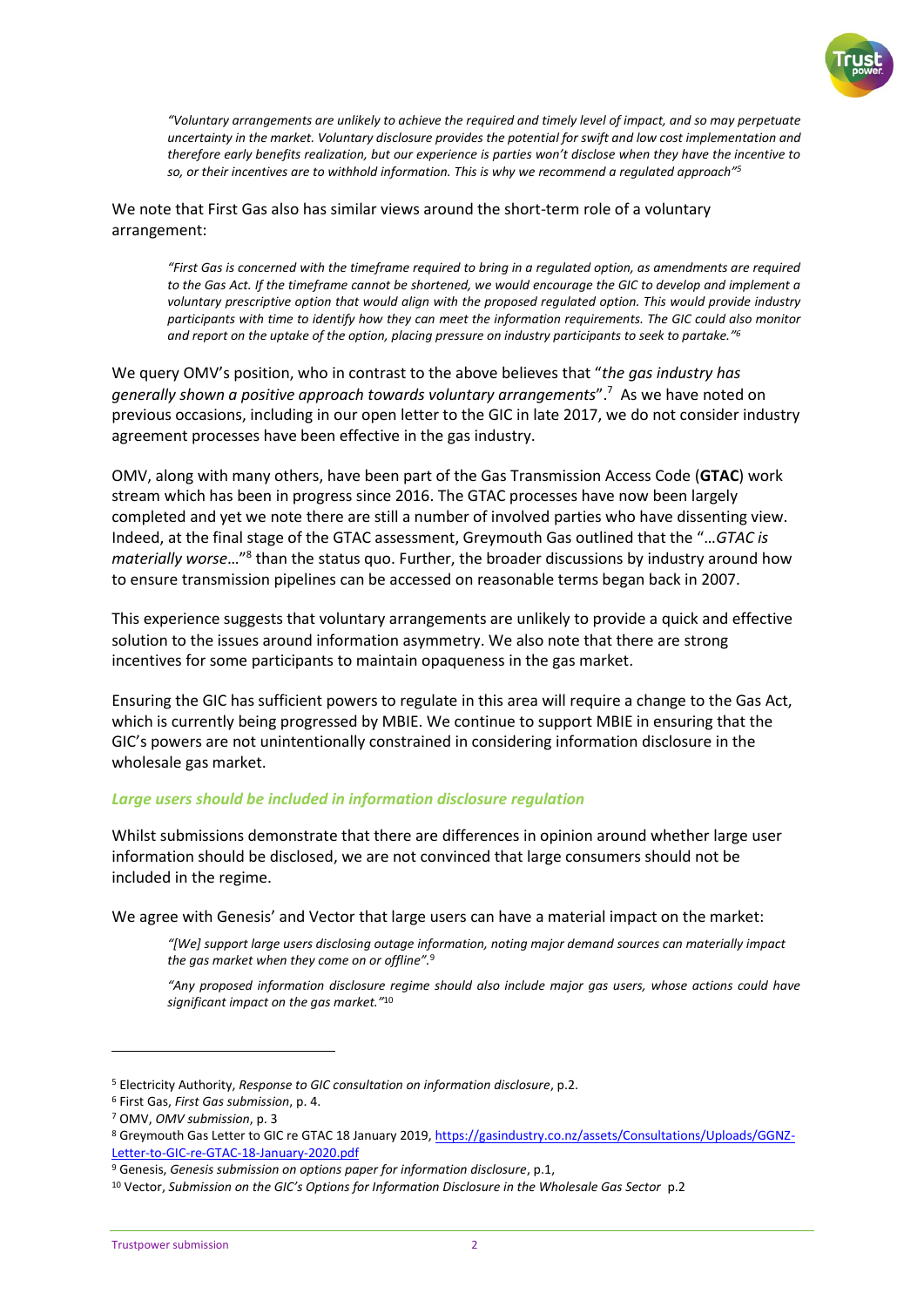

We acknowledge Methanex's comments around disclosure of contract information. However, we disagree with Methanex that disclosure of planned and unplanned outage information would likely have implications for international competitiveness:

*"There is significant risk for our business in revealing commercially sensitive information and in particular Methanex is concerned about making public disclosure of forward‐looking information; specifically, where the information is individually identifiable and relates to plant outages or contract details. Methanex would face adverse consequences if such information were to be widely disclosed, given the prospect that its competitors in global methanol markets would be able to use that information to gain a competitive advantage where they are not required to disclose such information themselves". 11*

Whilst Trustpower appreciates that New Zealand represents a sizeable proportion of Methanex own methanol production (approximately 25%), we do not understand how publicly disclosing outage information will materially adversely impact their competitive operations given that New Zealand represents only 3% of global supply.

Indeed the unplanned outages in 2018 have been characterised by Methanex own CEO as "It's inconvenient. It's a little annoying".<sup>12</sup> This is indicates that the production constraints were not material and manageable by Methanex.

We note that in developing the gas bulletin board in Australia, similar concerns were raised by LNG exporters around the implications on their international competitiveness if their gas consumption information was made public. Post-implementation of disclosure obligations for these parties, the Australian Energy Market Commission (**AEMC**) conducted a review of the east coast wholesale gas market and pipeline frameworks in 2016 and stated "*the Commission has not identified any competitive impacts from the publication of actual gas flows on the following day*".<sup>13</sup>

# *Planned and unplanned outage information is critical*

Trustpower continues to consider that both planned and unplanned outage information for both producers and large users should be publically disclosed .This is required to ensure the efficient operation of both the gas and electricity markets (and other adjunct sectors).

Having reviewed submissions, we believe there is consensus that there needs to be improvements to the amount of public outage information available to the wider industry, particularly for planned and unplanned outages of both producers and large users. These improvements should not be delayed. We strongly agree with Transpower's comment that "g*iven the importance of gas supply to electricity security of supply and risk management, we strongly prefer all outages and outage information be disclosed"*. 14

Trustpower continues to support aligning the information requirements for outages with the standards set by the New Zealand electricity industry. As Meridian Energy explains in their submission, *"The electricity rules have proven to be workable for the sector and we see no legitimate reason why the same standards could not be met for gas"*. 15

1

<sup>11</sup> Methanex, *Methanex GIC Information Disclosure Submission Final,* p.2

<sup>12</sup> John Floren, President, CEO and Director, Methanex Corp.; Q1 2019 Earnings Call Corrected Transcript; p. 21; <https://www.methanex.com/sites/default/files/investor/quarterly-reports/Q1%20Transcript.pdf>

<sup>13</sup> AEMC, 2016 *East Coast Wholesale Gas Markets and Pipeline Frameworks Review*, p. v.

<sup>14</sup> Transpower, *Information Disclosure in the Gas Market*, p.4.

<sup>15</sup> Meridian Energy, *Options for information disclosure in the wholesale gas sector Meridian Submission,* p.2.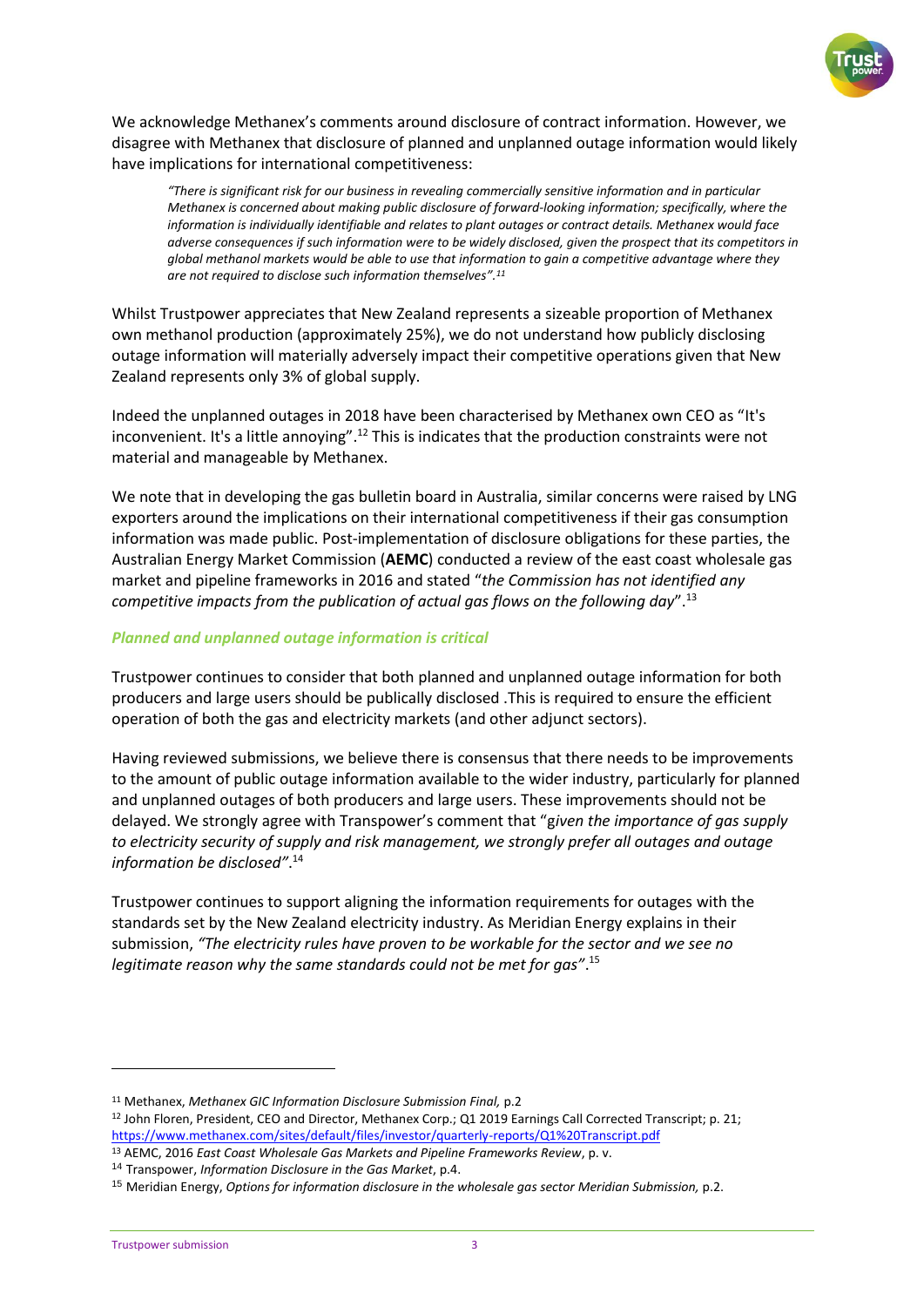

# *Benefits of greater gas information disclosure must also include the flow on benefits to other sectors*

A number of submissions supporting information disclosure were received from non-gas market participants, such as the Electricity Authority, Meridian Energy and Transpower. These submissions highlighted benefits from gas market information disclosure that would accrue to other sectors:

*"The current low level of disclosure in the gas market is inhibiting the efficient operation of the electricity market. An increased level of transparency in the gas market will improve the efficient operation of the gas market, which will have flow on benefits for gas market participants as well as the electricity market."*<sup>16</sup>

*"Our interest is in ensuring that confidence and efficiency in the electricity wholesale market is not compromised by poor transparency in respect of gas market operations. The two markets are interconnected and arrangements for information disclosures must begin to reflect this. As an enabler of increased efficiency, taking this step is also entirely consistent with broader consumer interests." 17*

*"We consider efficient and effective information disclosures from wholesale gas market participants will greatly contribute to New Zealand's overall energy security and must be developed as a priority."*<sup>18</sup>

Mercury, who operates in both the electricity and gas markets, also highlighted the implications of gas market disclosure on electricity market security of supply:

> *"If market participants like Mercury are aware of planned gas outages (fuel supply or plant) any nonurgent plant maintenance can be postponed ensuring the electricity market retains capacity to meet demand…. If the SO has better information on gas outages and medium-term production plans it can more effectively monitor security of supply and update the assumptions behind the hydro risk curves to better reflect the reality of an electricity supply shortfall. Overall the result is superior market coordination and better management of the risk of supply shortfall or unnecessarily high prices for consumers." 19*

Trustpower agrees there are significant benefits to other sectors, particularly the electricity sector, associated with information disclosure in the gas market. We continue to consider that when assessing the benefits of information disclosure in the gas market, the GIC needs to be able to appropriately take into account these broader benefits that accrue to other sectors. We have recently supported MBIE in ensuring the GIC has broad reaching powers to regulate for information disclosure for this reason.<sup>20</sup>

For any questions relating to the material in this submission, please contact me on 027 549 9330.

Regards,

1

FChaseman

**Fiona Wiseman Senior Advisor, Strategy and Regulation**

<sup>&</sup>lt;sup>16</sup> Electricity Authority, Response to GIC consultation on information disclosure. p.1.

<sup>17</sup> Meridian Energy, *Options for information disclosure in the wholesale gas sector Meridian Submission,* p.1.

<sup>18</sup> Transpower, *Information Disclosure in the Gas Market*, p.2.

<sup>19</sup> Mercury, *GIC Consultation,* p. 2

<sup>&</sup>lt;sup>20</sup> Our submission should be available on the MBIE website shortly [https://www.mbie.govt.nz/have-your-say/amending](https://www.mbie.govt.nz/have-your-say/amending-the-gas-act/)[the-gas-act/](https://www.mbie.govt.nz/have-your-say/amending-the-gas-act/)